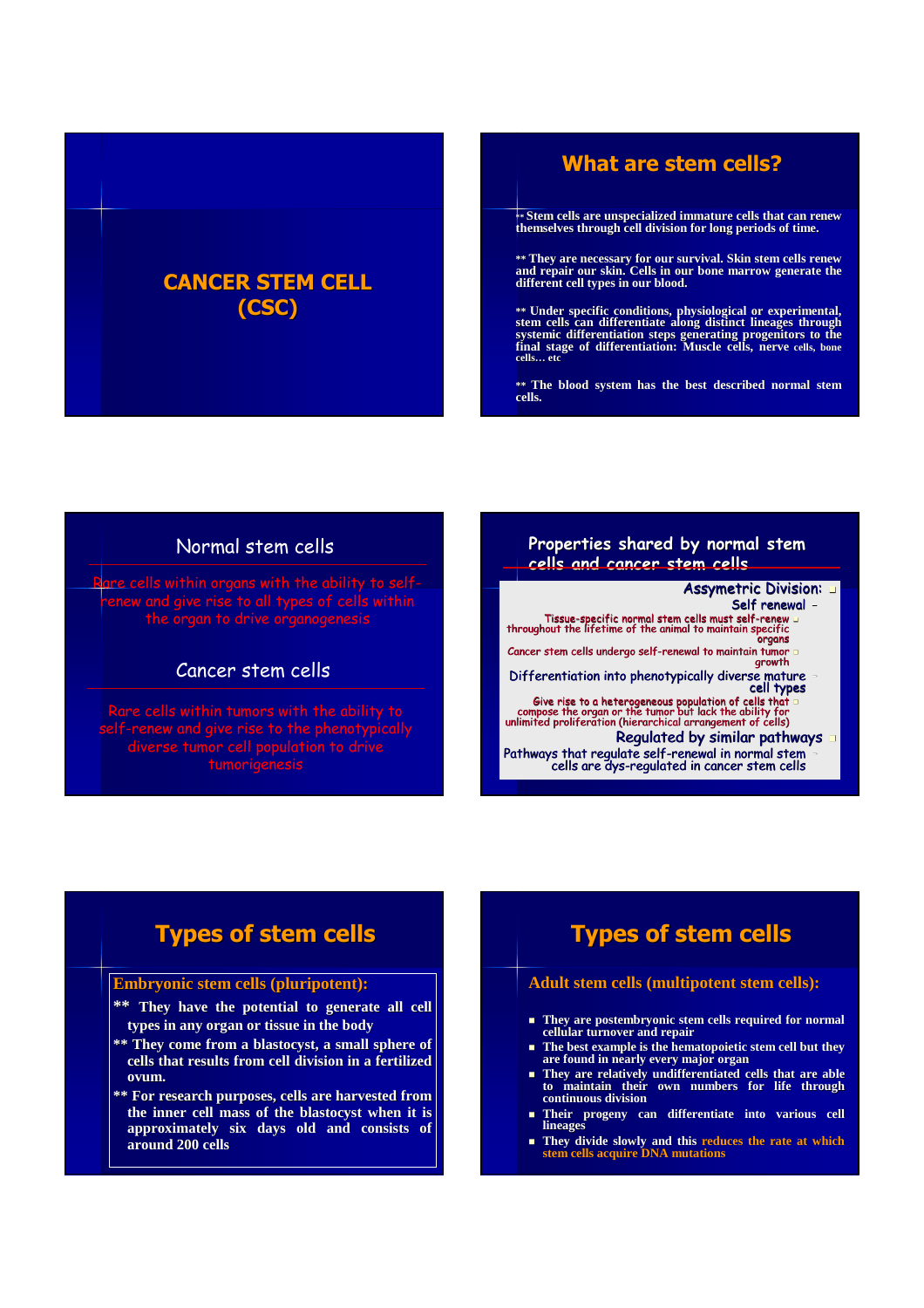### **Cancer stem cell theory**

- **The idea of cancer cells arising from a common origin has been thoroughly explained and published as the Unitarian or Trophoblastic theory of cancer in 1950.**
- **It states that cancer--differentiated trophoblast proliferation-- is part of the healing process, and the disease only manifests if its control (immune response and nutrition) are impeded.**

### **Cancer stem cell theory**

#### **There are two competing visions of tumors.**

#### **Old cancer model:**

- **1) All tumor cells can form new tumors and are therefore equally tumorigenic.**
- **2) Unregulated growth is due to serial acquisition of genetic events leading to the expression of genes that promote cell proliferation with concomitant silencing of growth inhibitory genes and blunting of cell death.**
- **3) Cancer is a proliferative disease.**

## **Cancer stem cell theory**

#### **New cancer model:**

- **1) Tumors arise from cells termed cancer stem cells that have properties of normal stem cells, particularly selfrenewal and multipotentiality (a minority) of tumor cells.**
- **2) Unregulated cell growth is due to a disruption in the regulatory mechanism in stem cell renewal.**
- **3) Cancer is a stem cell disorder and not a simple mechanism whereby cell proliferation is disrupted.**

#### **Cancer Stem Cell-Models** Stochastic model (b) Cancer stem cell mode (any cell)  $\bigcap$  $O$ п  $\Box$ Tumor growth No tumo Tumor grov **TRENDS** in Cell Biology Trends in Cell Biology 2005;15:494-501

### **Cancer stem cell theory**

- **These CSCs cells persist in tumors as a distinct population that likely causes relapses and metastasis.**
- **This theory explains why are many cancers so difficult to treat.**

### **Cancer stem cell theory**

#### **Why stem cells?**

- **Only stem cells have the ability to self renew and neoplasia is essentially dysregulated self renewal**
- **Stem cells are long-lived cells which can acquire the necessary number of sequential mutations to convert a normal cell into a malignant one.**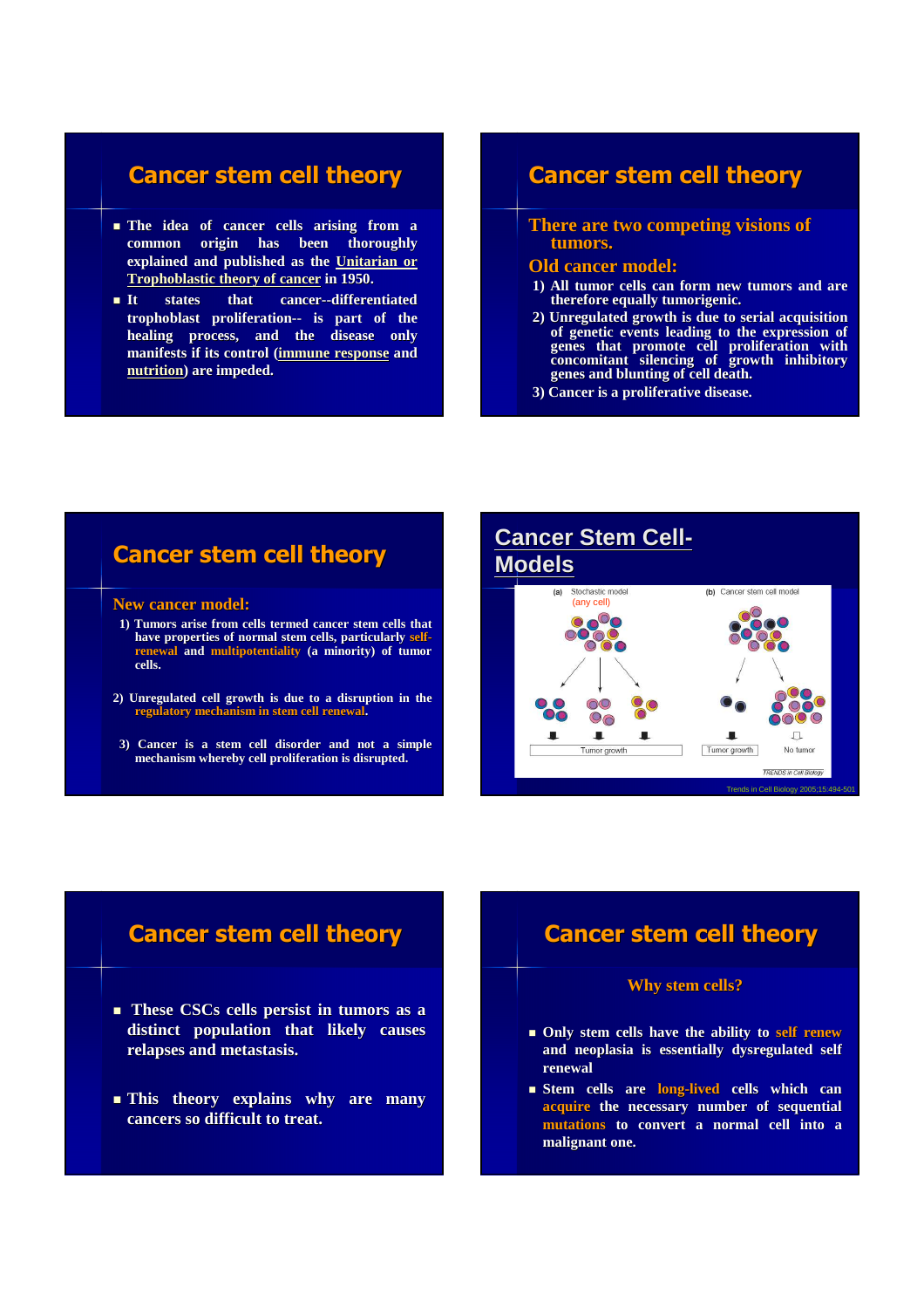

- **1) Provides the cell with the ability to undergo infinite cellular divisions with only few of the stem cells dividing at a particular time.**
- **2) The doubling time of most stem cells is relatively long, as compared to their immediate progenitors, which replicate with shorter doubling times (Repair of DNA damage).**
- **3) In some stem cells at division the `mother' cell retain the original chromosome while providing the daughter with the newly formed chromosome (Chromosomal preservation) → minimizes mutation in the mother cell.**

### **Normal Stem Cells vs. Cancer Stem Cells**

- **The stem cells in tumors (CSCs) are not the same type of stem cells being explored as potential therapies to treat degenerative diseases.**
- **But they develop because of mutations that accumulate over years and often decades. The mutations are thought to promote the tumor stem cells' ability to proliferate, eventually leading to cancer**

### **Evidence for the presence of CSC**

- **1) In exp. Animal research, efficient tumor formation to establish a tumor. This was formerly explained by: \*\* Poor methodology (loos of cell viability during** 
	- **transfer).**
	- **\*\* The critical importance of the microenvironment. \*\* The particular biochemical surroundings of the injected cells.**

#### **According to CSC theory**

**only a small fraction of the injected cells, the CSC, have the potential to generate a tumor. In human AML the frequency of these cells is less than 1 in 10,000.**

### **Evidence for cancer stem cells**

**2) Tumor heterogeneity: Most umors are very heterogeneous and heterogeneity is commonly retained by tumor metastases.**

**This implies that the cell that produced them had the capacity to generate multiple cell types (have a multidifferentiative potential), a classical hallmark of stem cells.**

### **Origin of Cancer Stem Cell**

#### **-environmental effect mutation**

 $\overline{\text{CD}}$ 

Nature Review Cancer 2005;5:899-904

Coco

- Environmental factors in cancer initiation Gastric cancer originating from BMDCs •
	- -Houghton J.
	- Possible origins of cancer stem  $\blacksquare$ cells
	- Convergent mechanisms governing terminal differentiation and transformation along the neural stem cell to astrocyte axis -Bachoo, R. M

Science 306, 1568–1571 (2004) Cancer Cell 1,269–277 (2002)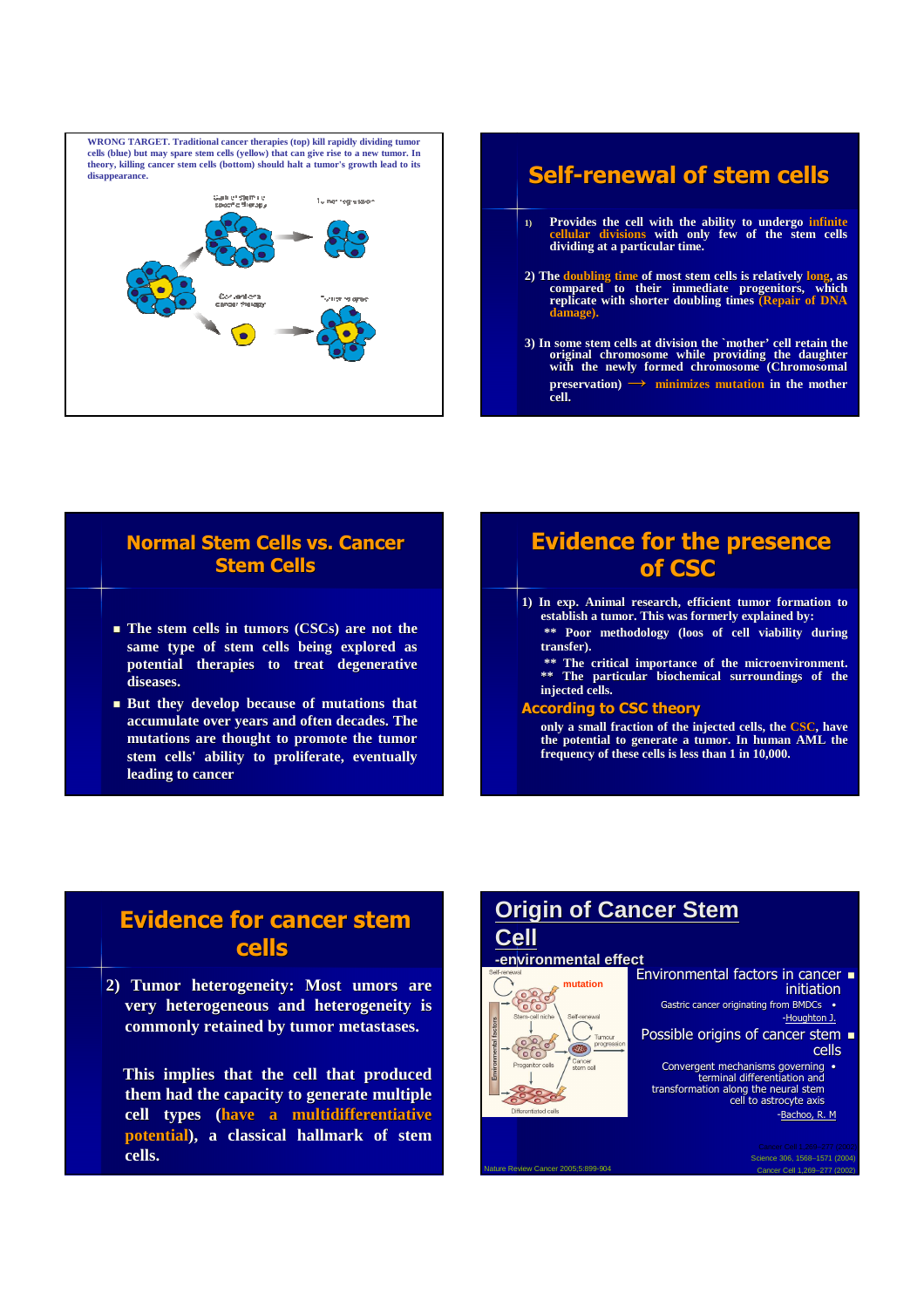### **Origin of Cancer Stem Cell**

#### **-cell-cell fusion**



#### Mammalian fusogenic factors  $\blacksquare$

- CD44, CD47 (macrophage) •
- macrophage fusion receptor
	- MFR/PTPNS1 (macrophage)
		- IL-4 (myoblast) •
		- CXCR4/SDF1 (osteoblast) •

Nature Review Cancer 2005;5:899-904 Science 308, 369–373 (2005) Stem Cells 23, 879–894 (2005)

# **Cancer Stem Cell**

**-Breast Cancer**

- Al-Hajj first provided the evidence of  $\blacksquare$ breast cancer stem cells.
- They are <u>CD44+/CD24<sup>–/low</sup>/ lineage<sup>–</sup></u> ■
- These population has a 10–50-fold increase in ability to form tumors in xenografts compared with the bulk of breast tumor cells.

## **CSC- PATHWAYS**

- **A normal stem cell may be transformed into a cancer stem cell through disregulation of the proliferation and differentiation pathways controlling it.**
- **The first findings in this area were made using haematopoietic stem cells (HSCs) and their transformed counterparts in leukemia.**
- **However, these pathways appear to be shared by stem cells of all organs.**

### **Stem Cell Pathways**

- WNT: APC/axin/GSK3-β/Dsh; β-catenin; = LEF/LCF
- Hedgehog: sonic(Shh), Desert(Dhh), Indian(Ihh); patched, smoothened, Fused (Fu), SuFu, Gli
	- Bmi-1: INK4a, ARF, MDM2, Cyclin D,  $\blacksquare$ CDK4
	- Notch: SHARP, HDAC, SKIP, CBF-1  $\blacksquare$ 
		- PTEN: PI3K, AKT, mTOR  $\blacksquare$

Nature Reviews Cancer 2003;3:832-844

### **CSC- PATHWAYS**

#### **Bmi-1**

**This group of transcriptional repressor was discovered as a common oncogene activated in lymphoma and later shown to specifically regulate HSCs and neural stem cells. This pathway appears to be active in CSC of pediatric brain tumors and CRC**

# **CSC- PATHWAYS**

#### **Bmi-1**

**\*\* In normal cells BMI-1 inhibits the transcription of CDNK2A which encodes two cyclin dependent kinase inhibitors, INK4A and ARF.**

**\*\* Cell cycle progression is promoted in the absence of INK4A and pro-apoptotic genes are inhibited in the absence of ARF. Hence, BMI-1 promotes proliferation and inhibits apoptosis.**

**\*\*In the case of cancer, BMI-1 is circumvented and CDNK2A is no longer inhibited, thereby resulting in unregulated proliferation and self-renewal.**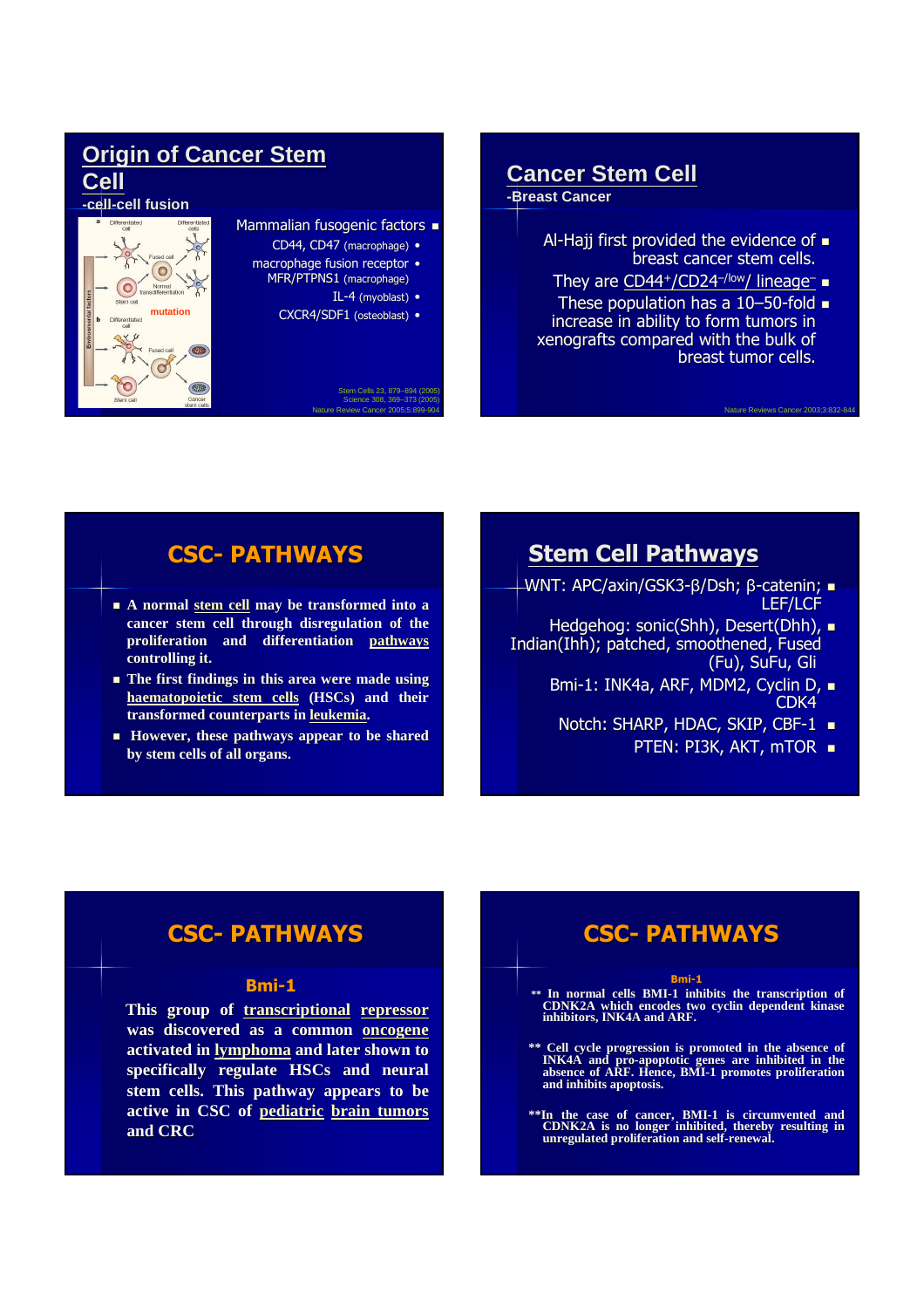### **CSC- PATHWAYS**

#### **Notch**

- **The Notch pathway has been known to developmental biologists for decades.**
- **Its role in control of stem cell proliferation has now been demonstrated for several cell types including haematopoietic, neural and mammary stem cells.**
- **Components of the Notch pathway have been proposed to act as oncogenes in mammary and other tumors.**

# **CSC- PATHWAYS**

#### **Wnt/β-catenine**

- **This pathway is strongly implicated as stem cell regulators.**
- **It is commonly hyperactivated in tumors and is required to sustain tumor growth.**
- **Their role has been illustrated especially in gliomas (the Gli transcription factors), CRC and mammary tumors.**

### **The Wnt-B-catenine pathway**

- **In the normal Wnt pathway the levels of the transcription factor ß-catenin mediates selfrenewal.**
- **ß-catenin could be turned off by a destruction complex as a feedback mechanism.**
- **However, in cancer the control process is circumvented and ß-catenin levels constantly thrive, hence causing continual proliferation and self- renewal.**

#### **The Wnt-B-catenine pathway**



# **Summary of Pathways**

| Pathway    | Stem cell                                                                                                                                                                                              | Cancer                                                                                                                                         |
|------------|--------------------------------------------------------------------------------------------------------------------------------------------------------------------------------------------------------|------------------------------------------------------------------------------------------------------------------------------------------------|
| <b>WNT</b> | Haematopoietic stem cells <sup>31,32</sup><br>Intestinal epithelial stem cells <sup>47</sup><br>Keratinocyte stem cells <sup>30,85</sup><br>Cerebellar granule-cell progenitors86*<br>CNS stem cells43 | Lymphoblastic leukaemia <sup>60,61</sup><br>Colorectal cancer <sup>49</sup><br>Pilomatricoma45,46<br>Medulloblastoma <sup>44</sup><br>Gliomas? |
| <b>SHH</b> | Hair-follicle progenitors <sup>87,88</sup> *<br>Cerebellar granule-cell progenitors <sup>33+</sup><br>CNS stem cells <sup>35</sup>                                                                     | Basal-cell carcinoma <sup>89-91</sup><br>Medulloblastoma <sup>34,92-94</sup><br>Gliomas <sup>95</sup>                                          |
| BMI1       | Haematopoietic stem cells <sup>13</sup>                                                                                                                                                                | B-cell lymphomas <sup>71</sup><br>AML <sup>14</sup>                                                                                            |
| Notch      | Haematopoietic stem cells <sup>38</sup><br>Mammary epithelial stem cells <sup>96</sup>                                                                                                                 | Lymphoblastic leukaemia <sup>37</sup><br>Breast cancer <sup>97</sup>                                                                           |
| PTEN       | Neural stem cells41                                                                                                                                                                                    | Gliomas <sup>98</sup>                                                                                                                          |

Nat Rev Cancer 2003;3:895-902

### **CONCLUSION**

- **Stem cells are immature cells that can replicate, or renew themselves, and are able to differentiate into all cells types.**
- **mutations and rearrangements of the genomes of stem cells give rise to CSCs. These changes could underlie the development of cancers in many tissues.**
- **Stem cells are more difficult to kill. Because they are so important throughout a person's lifetime, they have developed mechanisms that protect themselves. Therefore, tumor stem cells are able to resist toxic substances, such as cancer drugs.**